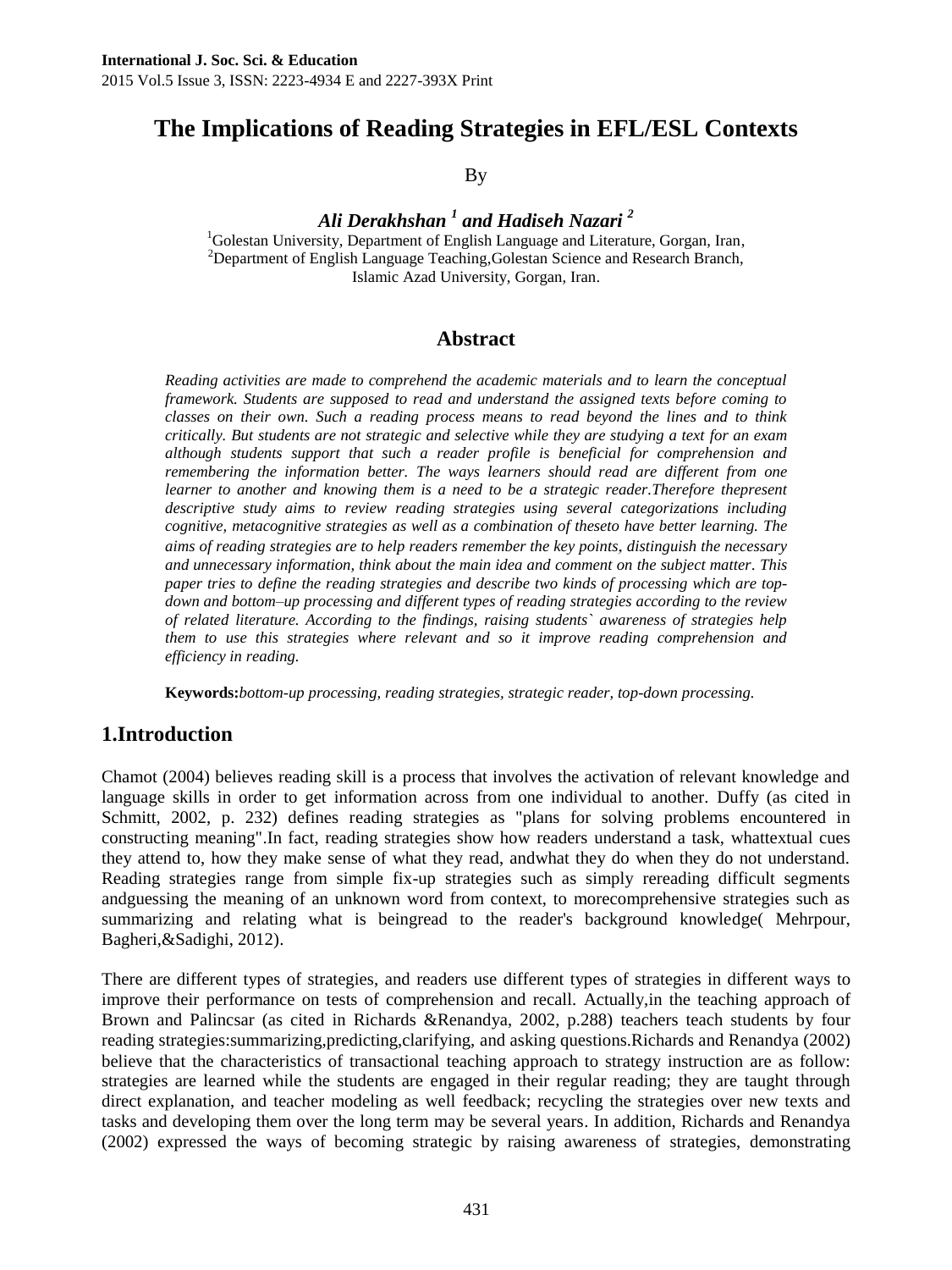strategies overtly for students, assisting students to use these strategies where relevant and having more responsibility for using the appropriate strategies independently. The dilemma is that"teachers have to make students into strategic reader rather than teach them reading strategies" (Richards &Renandya, 2002, p.281).Dogan (as cited in Cogmen&Saracaloglu, 2009, p. 249) believed that good readers use many strategies before, during and after reading. In addition, Susar (as cited in Cogmen&Saracaloglu, 2009, p. 249) expressed that reading strategies are activities to let students control their learning. As a result of this, it is critical for a college student to use reading comprehension strategies while reading academic materials for an effective learning (Cogmen&Saracaloglu, 2009).

Similarly Paris, Wasik and Turner (as cited in Schmitt, 2002, p. 226) concluded that 'strategic reading is a prime characteristic of expert readers'.Anderson, Bachman, Perkins, & Cohen (as cited in Plakans, 2009, p. 253) believed that the subjects who employed more strategies tended to score higher on reading comprehension tasks and successful strategic reading was not only a matter of knowing what strategy to use, but also knowing how to use a strategy successfully and to orchestrate its use with other strategies. Schmitt (2002) claimed that second language readers can be successfully trained in strategy use. Raymond (as cited in Schmitt, 2002, p. 227) stated that learners who were taught mapping strategies to recognize and use the rhetorical structure of texts and also strategies for word, sentence and discourse analysis (Kern, 1989) and strategies relating to experience-text-relationship (ERT) and semantic mapping (Carrell, Paris &Liberto, 1989), improved their reading skills. According to Block and Pressley (2002), metacognition has been a well-established principle of first-language reading research that expert readers use a variety of reading strategies in order to comprehend the language. Therefore the purpose of present descriptive study is to review reading strategies using several categorizations including cognitive, metacognitive strategies as well as a combination of these to have better learning.

#### *Research on Reading*

There are three general types of research on reading which are analytic, comparative,and instructional. Analytic studies usually focus on the identificationof fundamental components of skilled reading such as eye movementsor decoding. Comparative studies usually contrast the performanceor knowledge of readers who differ in skill, age, or background characteristics.Contrasts between novices and experts on fundamental skillscan then guide remediation. Instructional research, in turn, provides experimentalmanipulation of variables and tests of methods to enhance performance (Paris & Oka, 1986).

#### **Bottom-Up and Top-Down Processing of Reading Strategy**

Brown (2001) concluded that some reading strategies related to bottom-up procedures, and other enhance the top-down processes. These reading strategies included identifying the purpose in reading, using graphemic rules and patterns to aid in bottom-up decoding, using efficient silent reading techniques for relatively rapid comprehension, skimming the text for main ideas, scanning text for specific information, using semantic mapping or clustering, guessing when you are not certain, analyzing vocabulary, distinguishing between literal and implied meanings (Brown, 2001).Abbott (as cited in Plakans, 2009, p.253) believed that distinguishing reading strategies as top-down or bottom-up appears often in researchon L2 reading strategies, a contrast that runs parallel to global and local strategies.

In addition,Phakiti (as cited in Plakans, 2009, p. 253) expressed thattop-down reading strategies focus on main ideas, discourse organization, and the use of background knowledge, while bottom-up strategies center on word level meaning, sentence structure, and textual details. Another perspective on reading strategies considers the difference between cognitive and metacognitive strategy processing based on the L1 research of Flavell (as cited in Plakans, 2009, p. 253). Metacognitive strategies are defined as selfregulating thoughts that monitor cognition while cognitive strategies process the language for the task. Reading strategies have also been grouped by purpose or function, arranging them as goal-motivated actions. Plakans (2009) used an inductive analysis of think-aloud protocol data and interviews to uncover the reading strategies of L2 non-native English writers.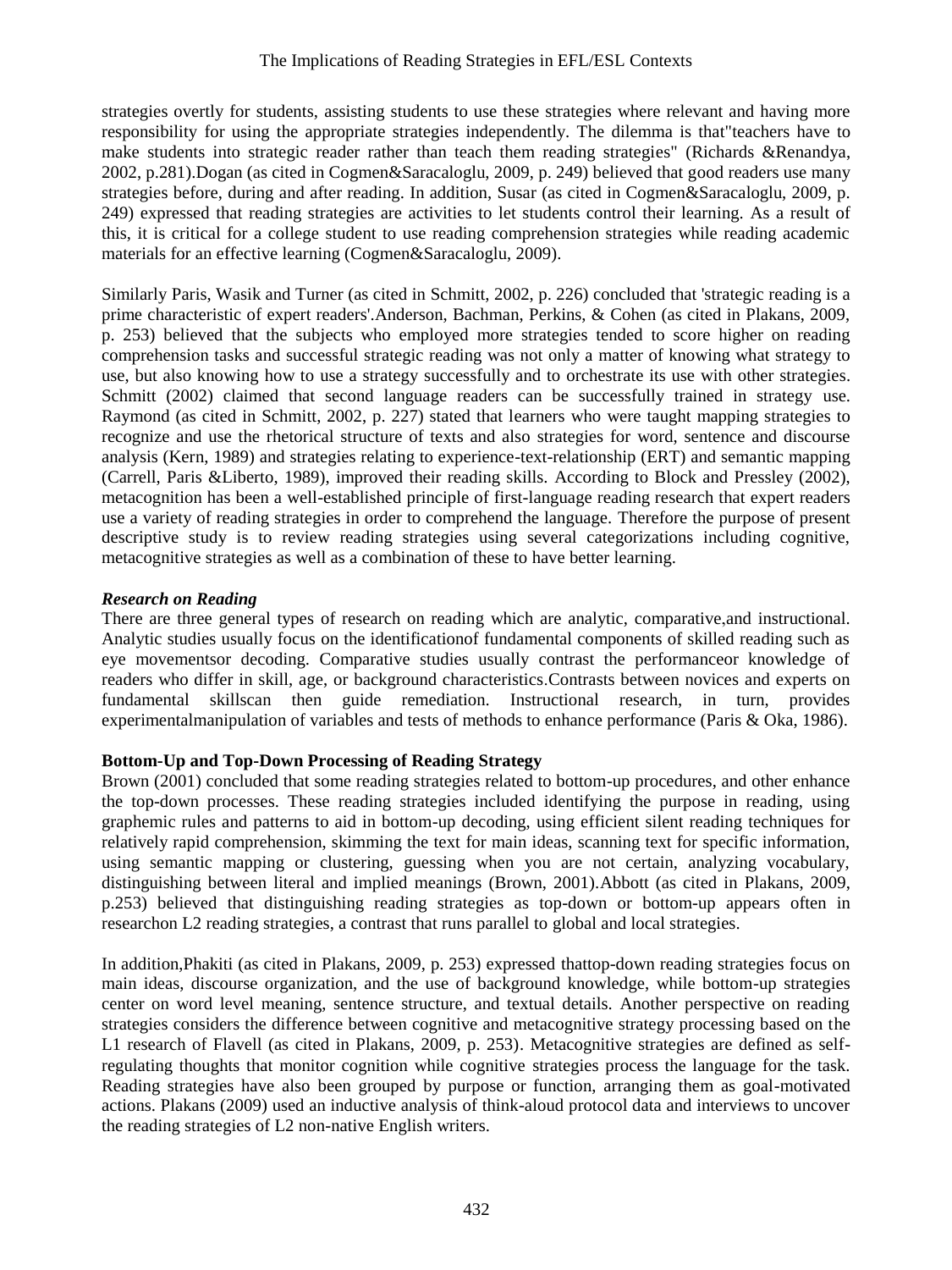#### **Types of Reading Strategies**

Dogan (as cited in Cogmen&Saracaloglu, 2009, p. 249) states that good readers use a lot strategies before, during and after reading. There are strategies such as underlining, taking notes in the margins, highlighting mostly used to remember the desired information better. According to Eilers and Pinkley (as cited in Cogmen&Saracaloglu, 2009, p. 249)using strategies not only increase the academic success but also successful students use strategies while reading. Chastain (1988) believed that reading strategies enable students to read at much higher levels of proficiency. Alternatively,Tierney and Pearson (as cited in Chastain, 1988, p. 224) mentioned that in order to understand and accomplish various tasks and assignments, teachers should spend more time helping students develop strategies for reading.Krashen and Terrell (as cited in Chastain, 1988, p. 225) explicated that there are some communicative reading strategies which are: read for meaning, do not look up every word, predict meaning and use context.Hosenfeld , Arnold , Kirchofer, Laciura, and Wilson (as cited inChastain, 1988, p. 231 ) identify twenty good reading strategies which are," The skilled reader (1) reads for meaning, (2) skips unknown words or guesses based on the context, (3) uses the context of prior and subsequent material, (4) identifies the grammatical structures, (5) evaluates the validity of the guesses, (6) makes predictions based on the title, (7) continues to read, (8) recognizes cognates, (9) makes interpretations based on his knowledge of the world, (10) analyzes unknown words , (11) reads expecting the materials to be meaningful , (12) reads for meaning rather than language, (13) is willing to guess, (14) uses illustrations , (15) makes use of glosses, (16) looks up the meaning of words only as a last resort, (17) gets the correct meaning when looking up words, (18) skips unimportant words, (19) follows through on predictions , and (20) utilizes context clues".

From these studies of reading strategies, a number of individual characteristics related to strategy use have been identified and readers with higher proficiency use more strategies which are more global (Koda, 2005). A distinction has also been made between cognitive and metacognitive reading strategies by scholars in the field, mostnotably Oxford (1990). Cognitive reading strategies have been defined as strategiesthat enable learners to accomplish the reading task, such as summarizing, inferencing, notetaking, and using contextualclues. Four sets of cognitive strategies exist: practicing, receiving and sending messages, analyzing and reasoning, and creating structure for input and output. The first letters of each of these strategy sets combine to form the acronym PRAC because cognitive strategies are PRACtical for language learning. Strategies for practicing are among the most important cognitive strategies. Metacognitive strategies, on the other hand, are those actions "which go beyond purely cognitive devices, andwhich provide a way for learners to coordinate their own learning process" (Oxford, 1990, p. 136). Oxford (1990) also believed that affective factors such as motivation, attitude and self-esteem are the factors which language learners can gain control over them through affective strategies. These strategies, as Lawrence (2007, p. 56) states, "Involve self-reflection and thinking about reading and learning".

## **2. Review of Related Literature**

The results of the study by Mehrpour, Bagheri, &Sadighi (2012) for exampleonteaching reading comprehension strategies to Iranian EFL pre-university students showed that while strategy training appeared to raise students' awareness of reading strategies and could encourage strategy use by some students, some strategies were found to be harder to be acquired. Moreover, the reading strategy instruction was not able to enhance the students' reading performance significantly based on the results of a reading comprehension test given to the participants at the end of the program.

Nash-Ditzel (2010) using interviews, think-aloud protocols, informal observations and document analysis explored some outcomes of instruction such as increased knowledge of reading strategies, ability to use the strategies successfully to change overall reading behavior, and understanding of the strategies' value which seems to have contributed to the students' ability to self-regulate while reading.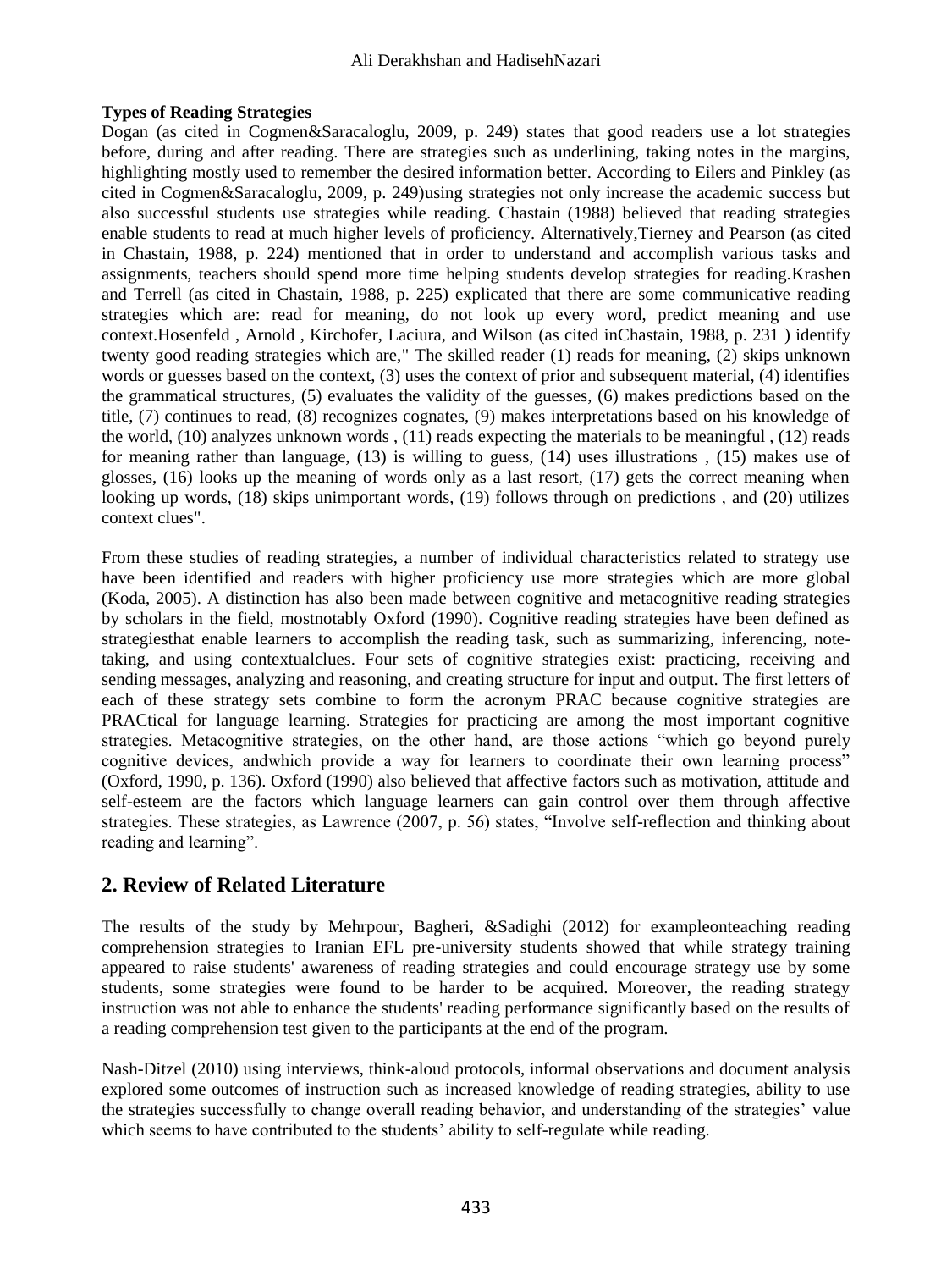Hong Nam and Leavell (2011) investigated on metacognitive awareness, use of reading strategies and self-perception of striving developmental college readers during one semester through metacognitive awareness of reading strategies inventory, personal and academic self-concept inventory, and individual background questionnaire.Fink (as cited in Hong-Nam &Leavell, 2011, p. 4) mentioned that the term 'striving readers' is being more frequently used to refer to readers in need of assistance with their reading skills.The aims of the research wereto increase striving developmental readers' reported cognitive and metacognitive strategy use explicit instruction in reading strategies, enrolled the striving readers in a developmental reading course report a difference in the degree or nature of their cognitive and metacognitive strategy use at the end of the 16-week course, and founding the correlation between reading strategy use and self-perception. The study found the reading strategy instruction made positive effects on students' metacognitive strategic reading and led to significant increase in use of Global Reading Strategies. Although the overall correlation between strategic thinking and learner selfperception showed no statistical significance, correlations between Support Strategies and social anxiety and Global Reading Strategies and mathematical self-efficacy revealed statistical significance(Hong Nam &Leavell, 2011).

Khonamri (2009) investigated the relationship between ESL advanced students` belief, metacognition and their strategic reading performance during two phases. Three questionnaires were used to examine the relationship between metacognitive awareness and learners` beliefs in first phase and think-aloud protocol analysis. Retrospective questions and interviews were used in the second phase. She suggested an interaction between beliefs, metacognitiveknowledge and strategic reading behavior of learners andthis may mean that inreading instruction, a consideration of these variables can lead to better readingperformances. By reporting data from an instructional study designed to improve students` use of reading strategies, the findings indicate that children in experimental classrooms made significantly greater gains in awareness about reading than control children and demonstrated superior strategic skills. Additional analyses revealed the patterns of treading strategies, motivation, and metacognition characterizing readers of different ages and abilities (Paris & Oka, 1986).

In still another study, Sheorey and Mokhtari (2001) gathered the data from a survey of reading strategies which is based on metacognitive awareness of reading strategies inventory using 302 college students to examine the differences in reported use of reading strategies between native and non-native English speakers when reading academic materials, and the findings were in detail: In the United States (US) group which included comparable numbers of male and femalestudents, the females show greater awareness of reading strategies but this effect is not reflected in the ESL sample andThe major distinction between US and ESL students'reported usage of strategies is in the category of support reading strategies, the ESL group`s mean for support reading strategies being considerably higher than the USgroup mean for the same category as well Both US and ESL high-reading-ability students show comparable degrees ofhigher reported usage for metacognitive and cognitive reading strategies in contrast withlower-readingability students in the respective groups.

Cogmen and Saracaloglu (2009) investigated the frequency level of reading strategies by using the Metacognitive Reading Strategies Questionnaire and the analysis of data indicated that the students often use the reading strategies.

Anderson, Bachman, Perkins, and Cohen (as cited in Plakans, 2009, p. 253) generated a taxonomyafter reviewing prior reading research and theory, and then created a list of strategies grouped according to thefollowing purposes: supervising, supporting, paraphrasing, establishing coherence in a text, and test taking.

Cohen (as cited in Plakans, 2009, p. 254) attempted to identify the role of reading strategies in integrated writing tasks. He investigated the reading strategies used by five Portuguese speakers of English when they composed for summarytasks. He found that the two higher proficiency writers used more strategies,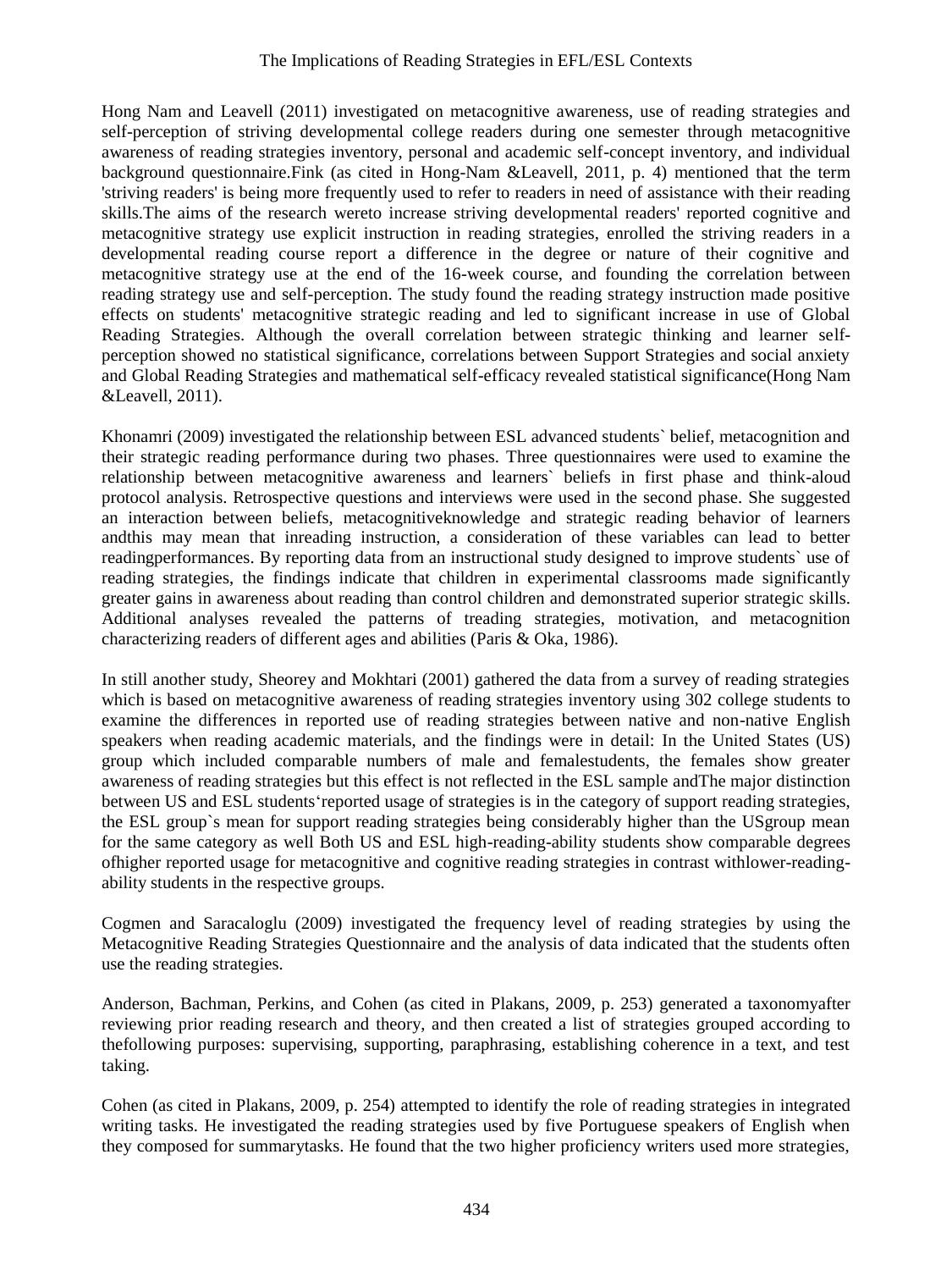while the two middle proficiency writersused fewer and more detrimental strategies. The lowest proficiency writer used the most strategies but did not use themeffectively.Apparently reading strategies used by writers in composing integrated tasks are impacted by theirproficiency levels.

## **3. Implications and Conclusion**

Reading strategies in EFL/ESL context have some implications for both teachers and students. Thereader's metacognitive knowledge about reading may be influenced by a number offactors, including previous experiences, beliefs, culture-specific instructional practices,and, in the case of non-native readers, proficiency in L2, and it may be triggered,consciously or unconsciously, when the reader encounters a specific readingtask.

Furthermore, teachers learn to raise students` awareness of strategies which help them to use these strategies where it is relevant and suitable. By raising awareness, students have more responsibilities for using the proper strategies independently.

Finally, strategies help students to improve reading comprehension and efficiency in reading. Beside they assist readers to process the text actively and connect what they read to their background knowledge and to other parts of the text. When students use strategies, they will be in the way that experts readers do so it is helpful for students.

My purpose in conducting this research is to aware the students and teachers about the reading strategies to use them in particular contexts. Just as the findings of my literature review generally report the benefits of reading strategies, I believe that this study can help students to learn another language.

All researchers believe that reading strategies need to be taught to the students. In fact, reading is a skill which is very important. So students should learn the strategies to read best. There are a lot of strategies that they are not similar to students. Teachers demonstrate the strategies for students and students often use strategies where relevant.We believe that teachers should spend more time on strategies which help students to choose the best one.

## **References**

- Block, C., & Pressley, M. (2002). *Comprehension instruction: Research-based bestpractices*. New York: Guilford Press.
- Brown, H. D. (2001).*Teaching by principles: An interactive approach tolanguage pedagogy*(2nd Ed.)White Plains, NY: Pearson Education.
- Carrel, P.L., Pharis, B.G.,&Liberto, J.C. (1989). Metacognitive strategy training for ESL reading.*TESOL Quarterly,23*, 647-678.
- Chamot, A. (2004).Issues in language learning strategy research and teaching.*ElectronicJournal of Foreign Language Teaching*, *1,* 14-26.
- Chastain, K. (1988). *Developing second-language skills: Theory and practice*.(3rd Ed.) US: Harcourt Brace Jovanovich.
- Cogmen, S.,&Saracaloglu, A.S. (2009).Students` usage of reading strategies in the facultyof education.*Procedia Social and Behavioral Sciences, 1*, 248-251.
- Hong-Nam, K.,&Leavell, A.G. (2011).Reading strategy instruction, metacognitiveawareness, and selfperception of striving college developmental readers.*Journals ofCollege Literacy & Learning*, *37*, 3- 17.